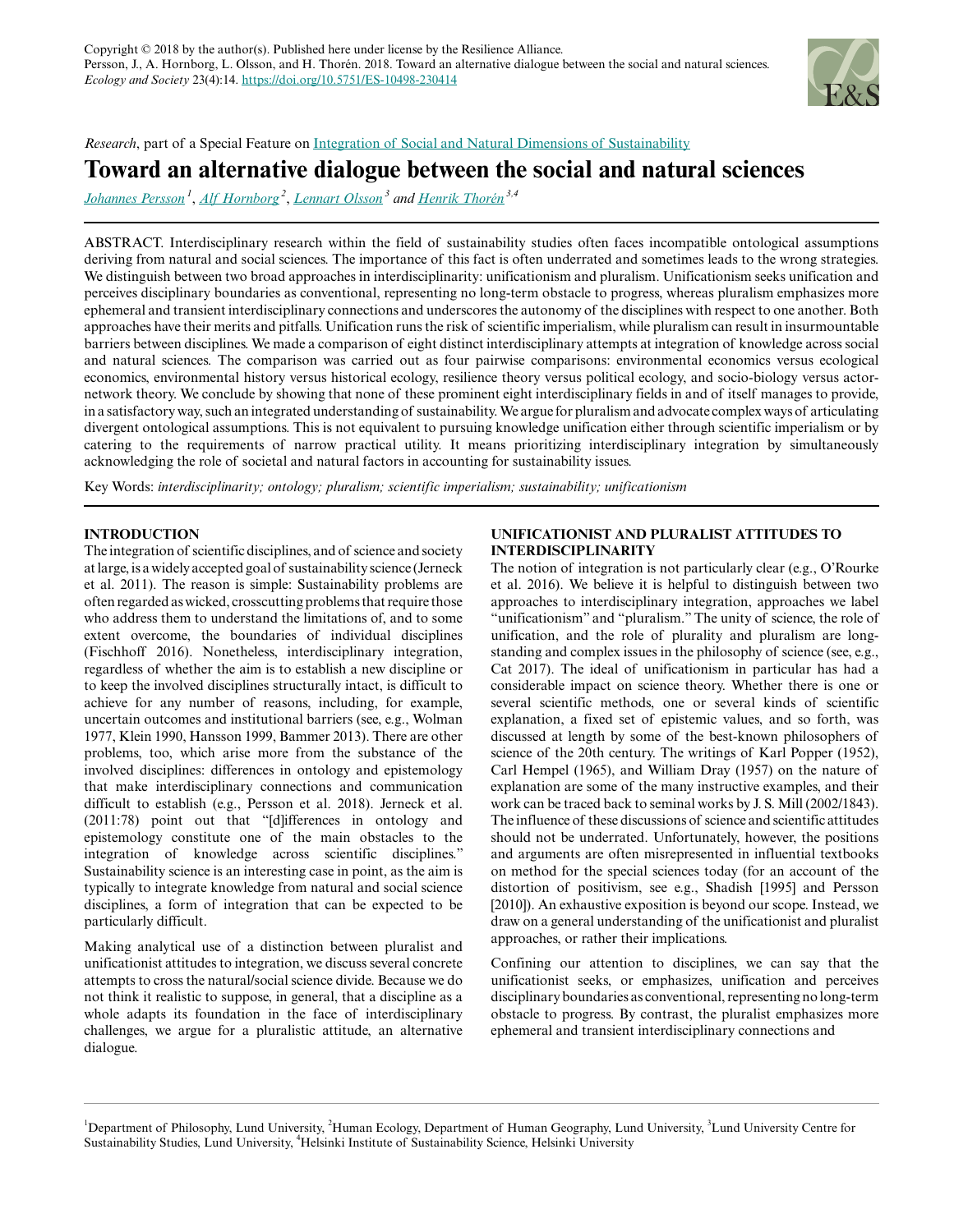stresses the autonomy of the disciplines with respect to one another.

It is a fact that different disciplines operate on different principles, using different theories with different ontological claims, concepts, models, and methods, to approach their subject matter; unificationism, in any of these respects, builds on abstraction or idealization if it is conceived of as a descriptive thesis (see also Hacking 1983). Some of these differences are explicit and clear. Others reside in tacit assumptions, embedded in practices and conventions. Some reflect deeply held beliefs and express the core of the discipline, whereas others are peripheral and up for revision (e.g., Persson et al. 2018). Unificationism and pluralism regarding sustainability science or any other science will only come into clear conflict when one says what is to be unified or pluralized.[1] Unity in one aspect of inquiry may provide enough rigidity to allow for plurality in another. Indeed, influential perspectives in science and technology studies strive to combine the two. Star and Griesemer's (1989) notion of a "boundary object" postulates the presence of an object flexible enough to be adapted to the particular needs of actors in different contexts, but rigid enough to allow for communication. It can be seen, then, that there might be unificationism and pluralism with regard to different things. We might, for instance, be pluralists about all or some of the following: concepts, ontology, explanations, virtues, goals, methods, models, and kinds of representations. What is general about the framework of pluralism, or pluralisms, may simply be that it "rejects the ideal of consensus in cognitive, evaluative and practical matters, against pure skepticism (nothing goes) or indifferentism (anything goes), including a defense of preferential and contextual rationality that notes the role of contextual rational commitments" (Cat 2017).

Recent discussions of scientific imperialism highlight the difference between unificationism and pluralism, and the implications of that difference, particularly in relation to ontology and ontological unification (Mäki 2009, 2013, Kuorikoski and Lehtinen 2010). Uskali Mäki (2009, 2013) stresses that an acceptable, or tolerable, imperialism needs to achieve ontological unification:

*The pursuit of unification in its ontological mode is a legitimate process of discovery of the extent to which there is unity in the world itself: the extent to which parts of the world are made of similar components, governed by similar laws, or generated by similar causal mechanisms, and so on. The only way to find out about the limits to this ontic unity is to try to unify as far as possible, regardless of whether disciplinary boundaries are being crossed*. (Mäki 2013:336)

Broadly speaking, for the ontological unificationist, imperialist infringements between disciplines are admissible if there is some underlying ontological similarity between items in the domains of the disciplines. In other words, ontological differences between disciplinary domains are perceived as blocking integration by leading to a proliferation, among the disciplines, of theories and explanatory frameworks. For the unificationist, genuine ontological differences between disciplines constitute a hard boundary to integration. If the ontologies of two disciplines cannot be reconciled, there is no integration to be had. In this

respect, the bar for successful integration is rather high. Ontological unification represents a substantive achievement. At the same time, the risks appear low because, although disciplinary borders might have to be reworked when reality reasserts itself somewhere down the line, the borders themselves were never thought of as serving any crucial function. The risks involved are borne by individual scientists who might work on unrealistic projects or theories. However, science just is risky in this respect, and so it should be, the unificationist would claim. Imagine someone like E. O. Wilson launching a bold project in sociobiology. The project might involve significant risks for the researchers and stakeholders who invest time and resources in it; it might turn out to be a dead end. However, claims the unificationist, the fact that it threatens contemporary disciplinary boundaries is not among the major risks. The scientific value involved in upholding disciplinary boundaries is dependent on whether those boundaries can be expanded without ontological conflict.

In real academic life, of course, imperialist infringements can be difficult to handle. It has been argued in interdisciplinary water research, for instance, that the social sciences typically take on a subordinate or service role in putatively interdisciplinary constellations. The supposed direction and value of imperialism is not normally open to discussion, and this leads to dissatisfaction and to more agonistic modes of interdisciplinary working (Krueger et al. 2016; see also Seidl and Barthel 2017).

For the justification of pluralism, on the other hand, as opposed to skepticism (nothing goes) or indifferentism (anything goes), ontology is less important (e.g., Kellert et al. 2006). There are worthwhile and important interdisciplinary connections to be made even in the absence of ontological unification. The bar for integration is thus set lower in a sense, but at the same time, the scientific risks are substantial. An important difference between unificationists and pluralists at the disciplinary level is that the latter perceive disciplines as vehicles of scientific progress. Crossing disciplinary boundaries risks disrupting this basic structure by, for instance, introducing new anomalies, and thus it may derail an otherwise progressive scientific venture (see also Persson et al. 2018).

The proposed distinction does not exhaust all possible interpretations of unificationism and pluralism, not by a long shot. It is instead meant to highlight what we see as important differences in the attitudes scientists can bring to their interdisciplinary collaborations, differences ultimately affecting the way outcomes are evaluated and weighed and the way risks are perceived and gauged. We will pay special attention to ontological unification and pluralism.

# **DIVERGENT ONTOLOGICAL ASSUMPTIONS AMONG NATURAL AND SOCIAL SCIENTISTS**

Today, the ambition to dissolve the ontological differences between social and natural phenomena is common. However, it is evident that there is not one, but several typical differences in the ontological attitudes of social and natural scientists, differences that sometimes also exist within social and natural sciences. It is important to pay special attention to these when one is trying to determine whether to adopt a unificationist or pluralist strategy in sustainability science.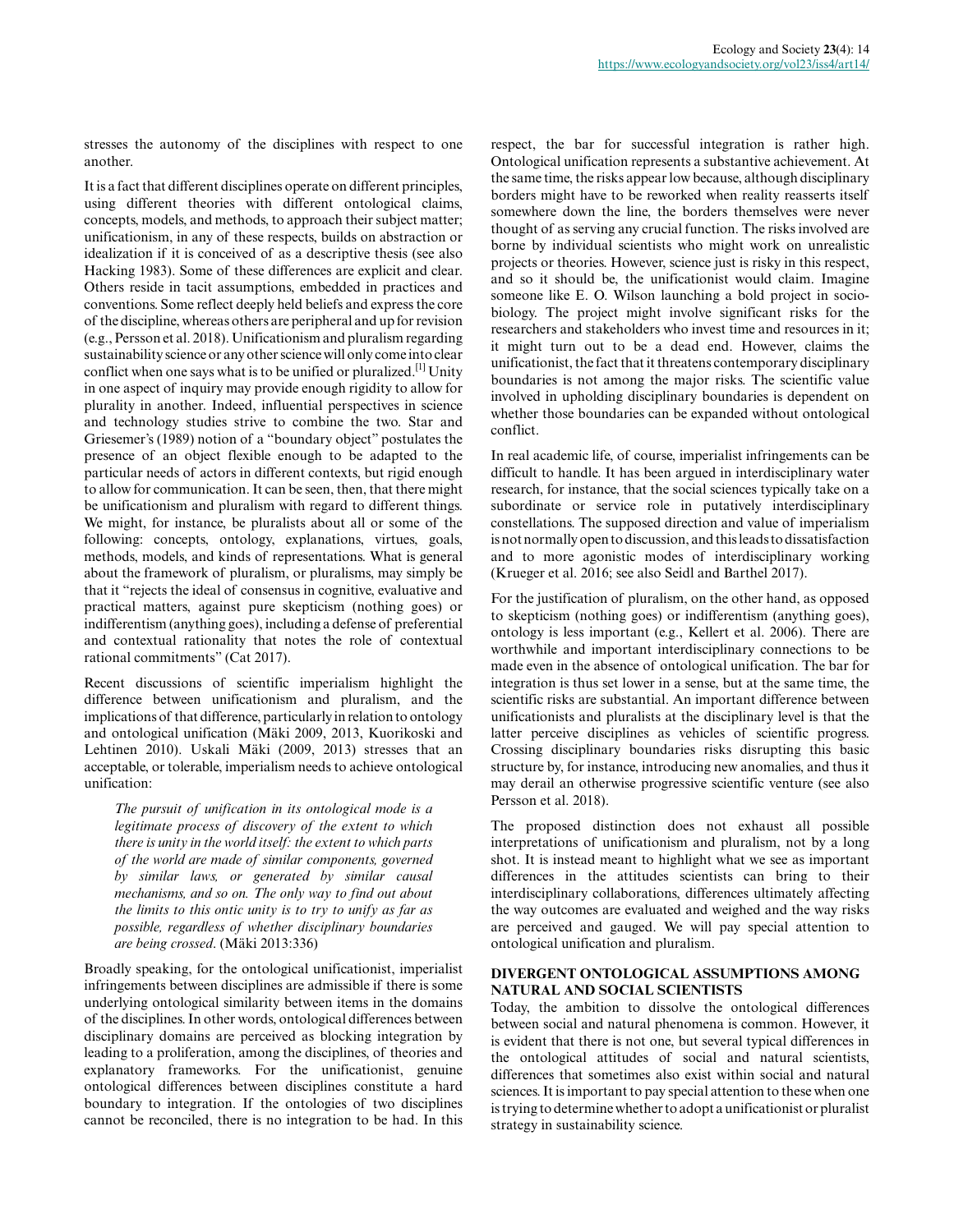First, society and nature are intertwined in empirical reality but have aspects that should be kept analytically, and perhaps ontologically, distinct. The primary distinction, as traditionally made, can be expressed as that between symbolic and presymbolic phenomena or study objects. Symbolic phenomena are products of uniquely human processes of negotiating meanings. They are contingent on human subjectivity but are causally influential components of social-ecological realities. The human sciences have developed analytical tools and concepts for dealing with human subjectivity, e.g., culture and semiotics, whereas natural sciences generally have no need for such concepts.

Second, social and natural scientists tend to approach questions of truth and objective reality differently. Many social scientists emphasize that all human representations of reality are contingent constructions, and some would even argue that it is meaningless to speak of an objective reality. Natural scientists, on the other hand, often visualize their research results and conclusions as accurate, or approximately accurate, representations of a posited reality. The difference between constructivism and realism tends to lead to different positions on the relation between the researcher and his or her study object: Whereas constructivism suggests participation and involvement, realism suggests objectivism and detachment. A reasonable compromise between these two positions, it has often been claimed, is to insist that there is an objectively existing reality to which our empirical observations ultimately refer but to also acknowledge that any attempt to represent it will be partial, situated, and provisional. This approximates several modern versions of realism, including the position known as "critical realism" (Bhaskar 1997/1975).

Third, although both natural and social scientists tend to suffer from the illusion that bounded objects can be exhaustively accounted for by tracing their internal constitution, without regard for the external relations and flows that sustain them, this fallacy has different implications for natural and social sciences. An example from the natural sciences would be an approach to biological organisms that considers the careful study of their anatomy or genetics a sufficient account of the existence of these organisms. A rival perspective would stress the coevolutionary processes and ecological relations, including "ecosemiotic" communication (see von Uexküll 2010), in which every organism is embedded. A similar duality of perspectives can be observed in social scientists' understanding of technology. One approach would be to consider the designs of engineering sufficient to account for the appearance of a given technology, whereas another would emphasize the global exchange rates, market conditions, and flows of matter/energy that keep it running. This duality of perspectives, highlighting interior design versus fields of external relations, can be referred to as "reification" versus "relationism." Relationist understandings of the emergent properties of natural and social phenomena have been presented in various forms of systems theory and field theory.

This trio of differences between and within natural and social sciences pervades mainstream Western knowledge production, and forerunners of the three contrasts have been acknowledged since at least the Enlightenment. There is a widespread tendency to underestimate the role, and efficacy, of symbolic phenomena in organizing material reality through the generation of fields of relations, which, ultimately, are subjectively constituted even if

they manifest themselves in tangible, objectively existing conditions such as landscapes, climate, or technologies. In grasping how the subjective and the objective are interfused, while keeping the two kinds of phenomena analytically distinct, we are able to identify the difference between technology and magic. Both involve the delegation of agency to artifacts, but whereas the agency of technology is contingent merely on the physical properties of the artifacts themselves, magic can be defined as a social delegation of agency to artifacts where that agency is contingent on the subjective perceptions of humans. A simple example of this distinction is the difference between the agency of keys and the agency of coins, before the invention of the slot machine! The capacity of a coin to open doors is generally contingent on the perceptions of the doorman, whereas the capacity of a key to do so is contingent on its physical shape alone.

The distinction between aspects of reality that depend on human perceptions and aspects that do not has been emphasized by, among others, Roy Bhaskar (1997/1975), who usefully distinguishes between "intransitive" and "transitive" aspects of reality. An important challenge for interdisciplinary research is to systematically explore how Bhaskar's intransitive-transitive distinction intersects with the natural-social distinction. The two distinctions obviously do not coincide completely. They appear to have different implications depending on whether we are considering processes over time or structural conditions at a particular point in time. For example, human perceptions have played a significant role in the processes generating climate change, but the state of the global climate at a given point in time is a nonnegotiable, intransitive reality. Many aspects of power inequalities, including purchasing power, technological capacity, and military strength, are intransitive manifestations of social relations with an indisputably transitive dimension. To neglect to consider these differences in an integrative attempt to unify natural and social sciences is to run the risk of failed unificationism.

# **EIGHT ATTEMPTS TO INTEGRATE KNOWLEDGE ACROSS THE SOCIAL AND NATURAL WORLDS**

Although they are not intended to dismiss wholesale the important contributions of interdisciplinary fields such as ecological economics or political ecology (PE), the subsequent brief discussions of eight attempts to integrate knowledge across the social and natural worlds illustrate the way in which the ontological assumptions in natural and social sciences constrain attempts to integrate knowledge from the two domains. In view of the indisputably "socio-natural" character of the reality in which we are immersed, a major challenge for all research is to cultivate a capacity to acknowledge the combined and simultaneous operation of phenomena and regularities deriving from both fields. This should not be a matter of positing a "flat ontology" in which social, biotic, and abiotic phenomena are all equivalent "actants," as proposed within actor-network theory (ANT). All we are required to do is emphasize and acknowledge the distinctive differences between social and natural phenomena (Hornborg 2017).

We summarize the eight discussions in Table 1. We conclude with recommendations for an alternative approach that helps to facilitate the dialogue between the natural and social sciences (see also Olsson and Jerneck 2018).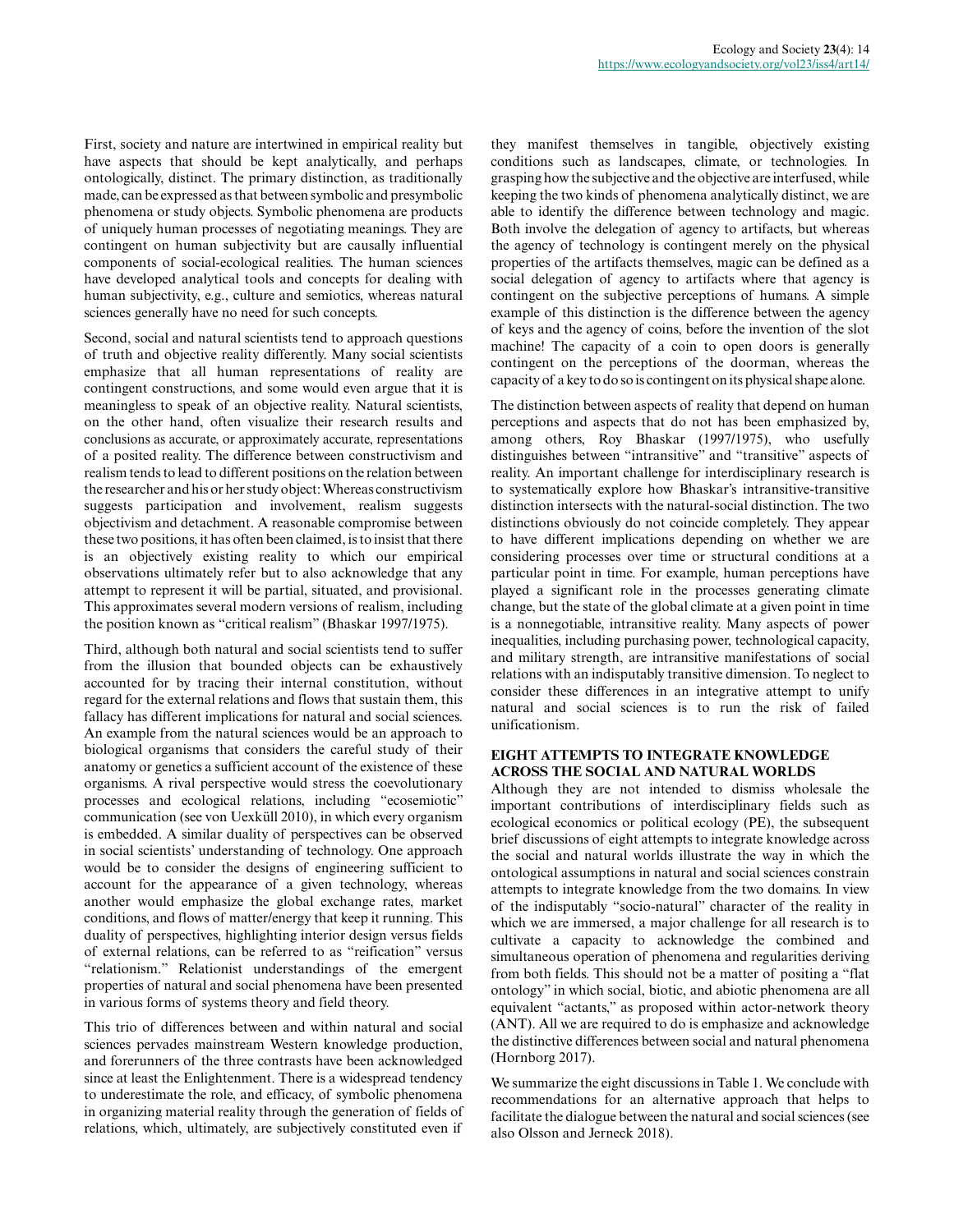| <b>Ontological Assumptions</b>                            | Natural Science                                                                                                                           | Social Science                                                                                                                                            |  |
|-----------------------------------------------------------|-------------------------------------------------------------------------------------------------------------------------------------------|-----------------------------------------------------------------------------------------------------------------------------------------------------------|--|
| Modes of knowledge production (ontological<br>approach)   | Emphasizes representation of an independent<br>and objective reality                                                                      | Emphasizes construction of a contingent<br>environment                                                                                                    |  |
| Character of phenomena to be explained (study<br>objects) | Nonsymbolic                                                                                                                               | Symbolic                                                                                                                                                  |  |
| Researcher's role                                         | Detached from object of study                                                                                                             | Embedded and participatory                                                                                                                                |  |
| Examples of failed attempts at unification                | Natural science accounts of socio-natural<br>phenomena: resilience theory, ecological<br>economics, historical ecology, and socio-biology | Social science accounts of socio-natural<br>phenomena: political ecology, environmental<br>economics, environmental history, and actor-<br>network theory |  |

**Table 1**. Frequent barriers to integration and communication between social and natural scientists.

### **Resilience theory versus political ecology**

Use of the concept of resilience has exploded in recent years, in policy as well as in science, and not least in policy-relevant science. We restrict our analysis to resilience theory as it emerges from ecology, but it is also our ambition to incorporate social phenomena in the same theoretical realm (e.g., Walker and Salt 2012). Resilience theory is essentially an attempt to apply perspectives from systems ecology to so-called coupled socialecological systems. It revolves around explaining change and adaptation in complex adaptive systems, a class of entities assumed to include ecosystems but also the aforementioned social-ecological systems and social systems such as economies or organizations (see, e.g., Gunderson and Holling 2002). A central idea is that by keeping systems stable, e.g., by suppressing outbreaks of budworms in a forest, we may imperceptibly erode the resilience of the system. This is a classic example of the use of the resilience concept, see Ludwig et al. (1978). In it, the system becomes sensitive to disturbances it would otherwise have absorbed (Berkes and Folke 1998, Gunderson and Holling 2002). In the language preferred by resilience theorists, the adaptive capacity of the system decreases in the budworm example. Resilience theorists see this dynamic played out in a wide range of different systems. Generally speaking, resilience theory relies on explanations of change, adaptation, and collapse couched in terms of systemic causes, and it is a foundational assumption of the framework that the ontological category "complex adaptive system" is broadly applicable.

This is a legitimate issue to examine in connection with natural ecosystems, but it becomes problematic when it is applied to social organization. Although it builds on the incontrovertible observation that the regularities and trajectories of social and natural systems are intertwined, resilience theory resorts almost exclusively to models from natural science to understand the logic of such complex phenomena. A predictable consequence of this theoretical one-sidedness is that phenomena peculiar to social systems, such as power asymmetries and cultural ideologies, are excluded from, or trivialized in, the analysis.

What we see is thus a unificationist approach: one assuming that the relevant parts of the world are made of similar components, governed by similar laws, and generated by similar causal mechanisms. It is an imperialistic infringement, and accordingly, and unsurprisingly, social scientists object that resilience theory ignores the most important drivers of social-ecological change (Hornborg 2009, 2013, Walker and Cooper 2011, Olsson et al. 2015, Watts 2015).

PE also attempts to integrate knowledge across the social and natural sciences. Rooted in political economy, PE is best described less as a single body of theory, and more as a loosely organized approach comprising broadly similar perspectives and concerns. It developed in reaction to what was perceived as narrow views on human-environmental relations in cultural ecology and other traditions, particularly in terms of adaptationist and deterministic models of environmental change and the scant attention paid in them to power (Robbins 2004, Blaikie 2008, Watts 2015).

As its name indicates, PE is conceived as an explicit alternative to traditional ("apolitical") ecology (Robbins 2004); it takes societal and ecological processes to be fundamentally intertwined. By focusing on the way political and economic factors at several levels, and on differing scales, shape and are shaped by the environment, PE differs from conventional ecological perspectives by not only politicizing environmental issues, but also "ecologizing" political processes (Bryant and Bailey 1997, Hornborg et al. 2007). As most of its proponents have a background in social sciences such as geography, anthropology, and sociology, PE has been criticized for promoting "politics without ecology" (Vayda and Walters 1999:168). Thus, ecologists based in the natural sciences have complained that although PE does offer insights into the way economic and political factors shape processes of environmental degradation, PE analyses often overlook the role of biophysical, nonhuman factors.

The case of PE may therefore represent scientific imperialism originating from a social science point of view. Again, consideration of the ontological components is important. The omission of biophysical factors is indicative of an attempt to ontologically unify the field of PE with traditional social science.

#### **Environmental economics versus ecological economics**

It is also useful to contrast environmental economics with ecological economics, as they approach the same topic, i.e., the relationship between the natural environment and human economic activity, but from different directions. Environmental economics represents the attempt of mainstream neoclassical economics to incorporate concerns about environmental degradation. In economic terms, the idea is to internalize "externalities." This is carried out primarily by putting a price on nature, that is, by calculating the economic value of various aspects of the natural environment in terms of what people would be willing to pay for their preservation. In this way, it is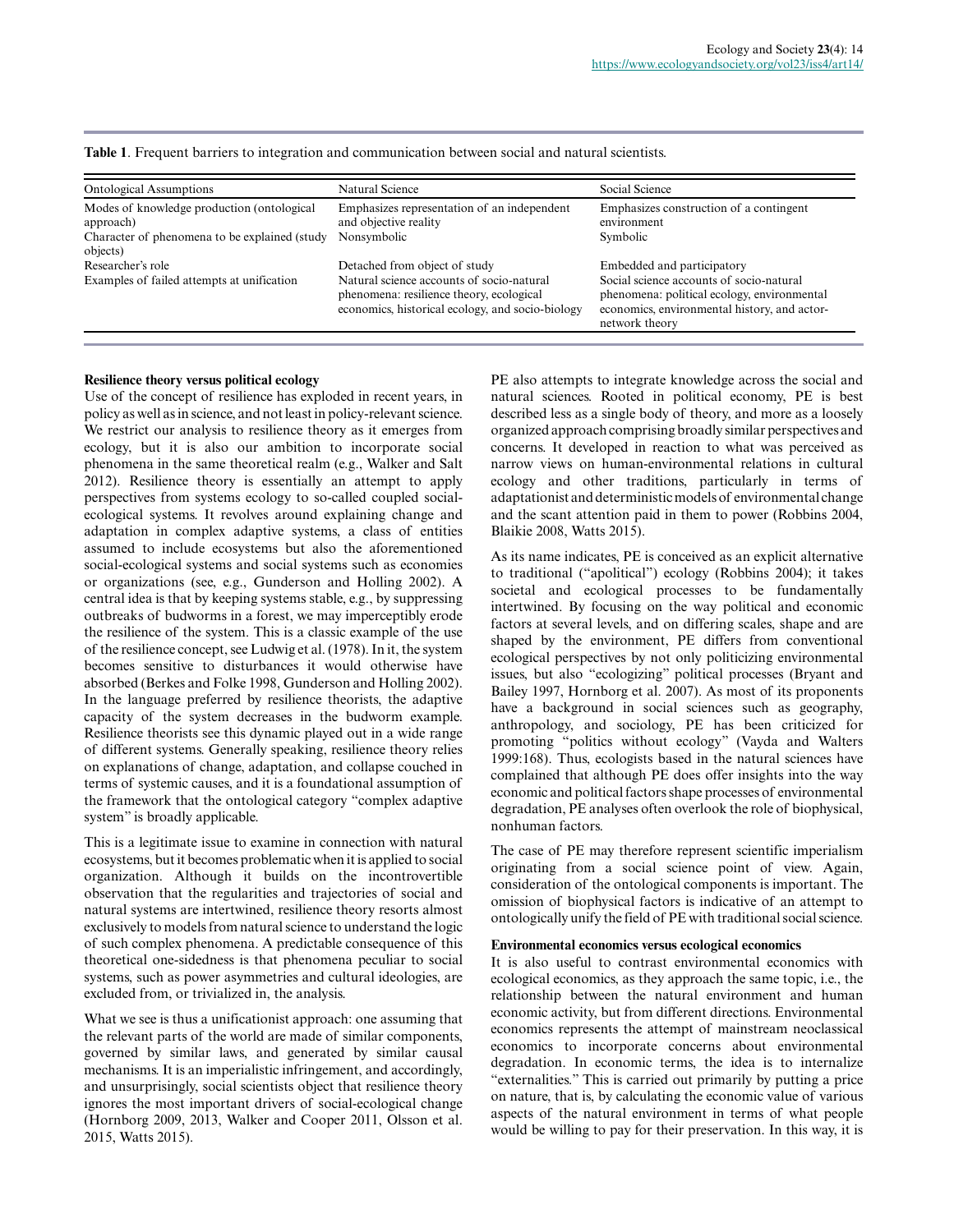hoped that the environmental consequences of economic activity can be included in cost-benefit analyses. Environmental problems are fundamentally perceived as solvable by introducing incentives, i.e., subsidies, and disincentives, i.e., taxes and penalties. Environmental economics is often combined with a strong belief in self-organizing markets, an idea compatible with the complex adaptive systems underlying resilience theory (Olsson et. al 2015).

Ecological economics, on the other hand, attempts to transcend conventional neoclassical economics by integrating natural science perspectives such as those from physics and ecology with knowledge of the operation of human economies. Indeed, it is often categorized as "heterodox" economics. There is an obvious tension between ecological and environmental economics. At the ontological level, ecological economics claims that the earth's life support systems are all-encompassing, but social and economic systems are subordinate; whereas in environmental economics, society, the economy, and the environment are all interrelated systems at the same level. If environmental economics underlines the word *economics*, in the sense that it is an expansion of conventional or orthodox (neoclassical) economics, ecological economics underlines the word *ecological*.

The relationship between economics and ecology as disciplines has interesting roots (O'Neill 2004). In his essay "Scientism and the Study of Society," Hayek (1942) argues very strongly against scientific objectivism, represented by natural science. In his view, social objects are constituted by beliefs, ideas, and values about the natural world rather than their physical aspects, such as chemical, physical, or biological properties. The objects of economic activity cannot be defined in objective terms; they can only be fixed with reference to human purpose. Commodities, economic goods, food, and money must be defined in terms of the views people hold about such things, not physical terms (Hayek 1942). In contrast to this, the ecological economists find it reasonable to acknowledge that physical reality, such as access to energy, decisively influences the trajectories of economic processes (Martinez-Alier 1987, Hall and Klitgaard 2011, Ayres 2016). A recurrent problem in ecological economics, however, is the claim that money prices should reflect biophysical metrics such as embodied energy (Odum 1988) or "ecosystem services" (Costanza et al. 1997). The ontological claims of natural science are given priority. Very few scholars provide a truly interdisciplinary perspective in which economics and physics are respected as distinct but interacting aspects of reality. Nicholas Georgescu-Roegen (1971), an economist with a profound grasp of physics who is consistently critical not only of mainstream economists' ignorance of physics, but also of the ambition of some ecological economists (Costanza 1980, Odum 1988) to reduce economics to physics, is a rare exception. For social scientists, the urge to theorize societies as variations on natural systems (e.g., Odum 1971, Ayres 2016) often appears to ignore fundamental analytical tools of social science such as the concepts of culture and power. Social scientists remain unconvinced that distinctive features of social systems, such as their cultural and political dimensions, can be reduced or analyzed away using natural principles such as the laws of thermodynamics.

Ecological economics is perhaps the most promising of our eight examples of integration, but it comes at a cost, reducing society to economics and nature to stock and flow models. In other words,

this may be a case where unificationism can be reasonably expected to eventually succeed and where, with hindsight, the imperialistic infringement can be tolerated, i.e., treated as warranted.

## **Environmental history versus historical ecology**

By and large, environmental historians tend to focus on human perceptions of their natural environment, whether those perceptions represent more or less passive understandings of biophysical conditions or are constructions actively contributing to practices that generate environmental change. This is evident in the extent to which they rely on historical sources such as archival materials and other written texts (e.g., Hughes 2001, Richards 2003, Radkau 2008). Although the field belongs methodologically within the human sciences, it aims to incorporate the material reality of biophysical processes, as can be seen particularly in discussions of more recent environmental history (e.g., McNeill 2000, McNeill and Engelke 2016). The recurrent challenge for environmental history is to theoretically integrate the agency of cultural ideas and political and economic power structures, on the one hand, with empirical environmental change, on the other (Hornborg 2010).

Environmental historians, then, seem to be optimists (cf. "Popperian optimism" in Persson et al. [2018]) about the possibility of overcoming ontological boundaries and barriers. That is not quite the same thing as having a program for how such integration should succeed. There is no evidence, as far as we can see, that they are aware that integration requires a unified ontology.

In the past, historical ecology has approached humanenvironmental relations from the opposite direction, taking as its point of departure the natural science methods employed by archaeology. The field has focused on the discovery of evidence of anthropogenic impacts on the environment in the records assembled by sciences such as paleobotany, paleozoology, and paleoclimatology (e.g., Crumley 1994, Redman 1999, Balée and Erickson 2006). Although the ambition is to integrate C. P. Snow's "two cultures" (cf. Crumley 1994), the focus has inexorably gravitated toward objective, biophysical evidence. At the same time, human perceptions have largely become topics of speculation. Again, the choice of ontological outlook, reflected in the development of a methodology, tends to relegate the interdisciplinary study of the history of human-environmental relations either to the natural science or to the social science side. In that way, the integrative character of historical ecology is downplayed.

#### **Socio-biology versus actor-network theory**

Socio-biology, established in the 1970s more or less singlehandedly by E. O. Wilson with the publication of his book of the same title (Wilson 1975), is often treated as a textbook case of scientific imperialism. One can see why: As a field of inquiry, it is based on the assumption that human behavior can be exhaustively explained in evolutionary terms. Everything is an adaptation to something: Love, murder, rape, and so on, exist because, at one time or another, some form of evolutionary benefit attached to those behaviors. The idea was immediately and fiercely criticized. Marshall Sahlins (1977) quickly dismissed sociobiology on grounds of its complete ignorance of the way in which social and cultural systems can override and indeed negate the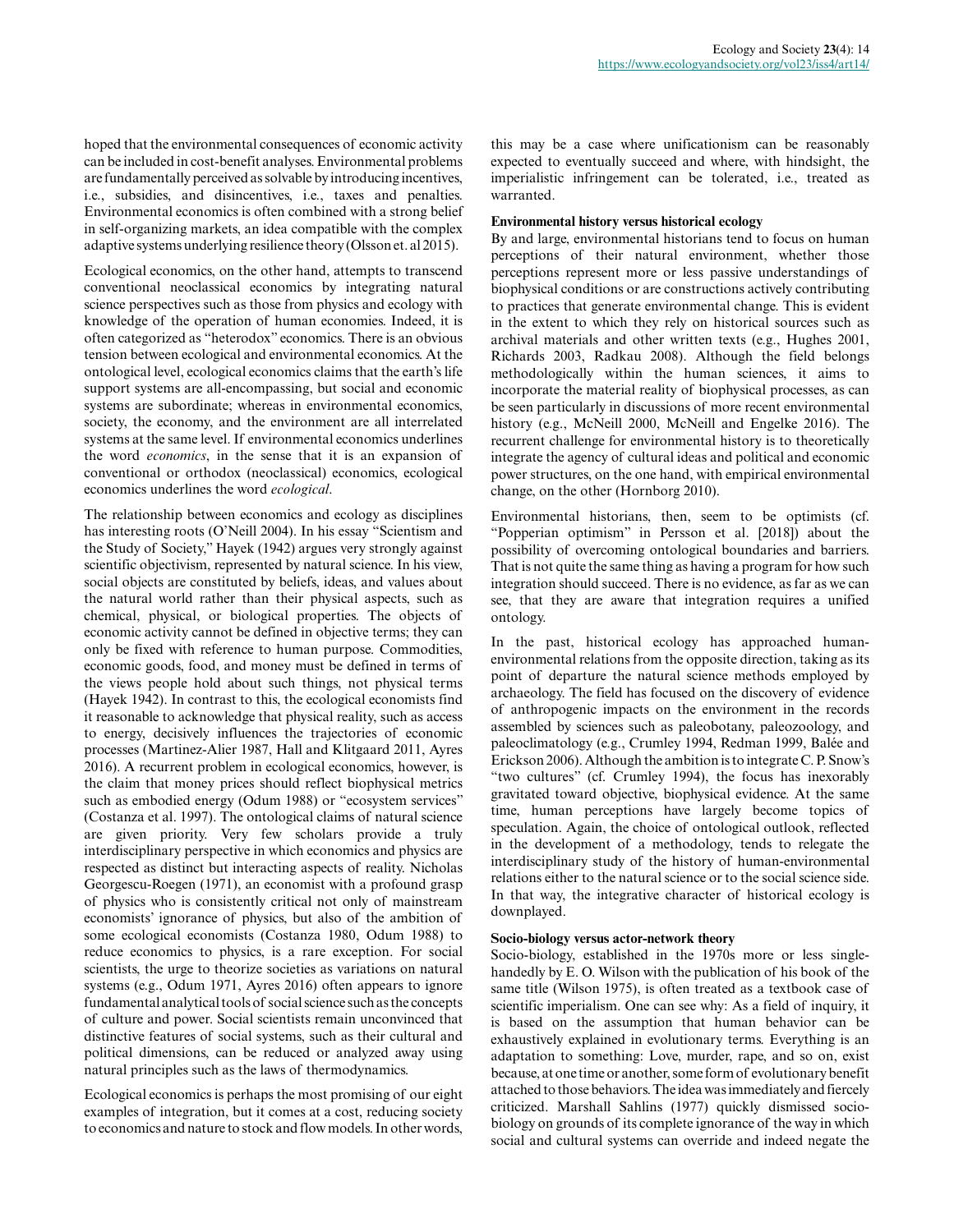apparent implications of biology. Another early, and very influential, critique was that of Stephen J. Gould and Richard Lewontin (1979). They point out that highly functionally integrated entities, such as biological organisms, develop under a range of different, often contingent, constraints that limit their possibilities. For instance, pigs would greatly benefit from the possession of wings, but their general body plan prohibits such development. Mary Midgley takes socio-biology to be an imperialist infringement on the social sciences because its proponents, like E. O. Wilson himself, often sought to "take over the social sciences" (Midgley 1984*b*:159; see also Midgley 1984*a*, Dupré 2001).

In its bold attempts to obviate the contributions of social science, or reduce them to biology, early socio-biology, at least, does appear to be a case of scientific imperialism. Although contemporary socio-biologists still try to explain human behavior and social organization through biological evolution, they also point out that objections like those mentioned previously were often based on misrepresentations of the discipline (Alcock 2017). The empirical fact that affluent families tend to have fewer children than families on low incomes is now explained in terms of evolutionary selection mechanisms (Alvergne and Lummaa 2014). Dysfunctional leadership in public and private organizations is explained as a gene-culture coevolution by Vreja et al. (2016). David Sloan Wilson is trying to revive the idea of biological evolution to explain group selection, or multilevel selection, in society, and he argues on these grounds that selfishness beats altruism within single groups, but that altruistic groups beat selfish groups (Wilson and Wilson 2007). In an attempt to generalize core design principles for efficient resource management of common-pool resources (CPRs), Wilson et al. (2013) combine Ostrom's CPR framework with socio-biological principles (multilevel selection) for group formation.

Associated with the work of social philosopher, originally theologian, Bruno Latour (2005), ANT actually originated in research closely related to socio-biology. Collaborating with primatologist Shirley Strum (Strum and Latour 1987), Latour argued that humans distinguish themselves from other animals by anchoring their social relations in artifacts that are external to their own bodies. These artifacts include physical manufactured items as well as symbols, concepts, and words. Paradoxically, this distinction between humans and other animals has recently evolved into the doctrine of posthumanism, which denies that humans are in any way exceptional. The development occurred via an application of ANT, which holds that artifacts and nonhuman entities are all equally sources of agency, or "actants." Originally applied in support of an extreme version of social constructivism in which Latour argued that the discoveries of natural science were the result of specific alliances between scientists, their instruments, and their objects of study, ANT reduces all scientific truth to politics and other contingencies. In other words, there is no objective reality out there. This approach granted Latour a pivotal role in the so-called science wars between natural scientists and social constructivists (cf. Parsons 2003). Latour's position appears to be tantamount to not only a dismissal of the ontological assumptions of natural science, but also, by pursuing its radical empiricism, to the simultaneous rejection of the concept of society, a provocation aimed also at social science. ANT is thus difficult to fit into the pattern of scientific

imperialism we have suggested. Although its extreme version of constructivism is clearly a challenge to natural science, it also challenges all attempts at theory building in social science. Moreover, Latour's endorsement of "the ontological turn" in anthropology and other social sciences suggests that he is best understood as a radical pluralist rather than a unificationist (see Fig. 1). This anomaly may be indicative of a contradiction within his approach, namely, between the ambition to encompass all knowledge production within a single theoretical framework, on one hand, and the professed respect for diverse ontologies, on the other.

**Fig. 1**. Scientific and societal implications of two approaches to interdisciplinarity.

| Interdisciplinary<br>approach | <b>Scientific</b><br>implication           | Societal<br>implication           |
|-------------------------------|--------------------------------------------|-----------------------------------|
| Pluralism                     | constructive<br>dialogue                   | political relevance               |
|                               | ontological<br>relativism                  | political irrelevance             |
| Unificationism                | unified<br>framework                       | stakeholder relevance             |
|                               | (unwarranted)<br>scientific<br>imperialism | one-dimensional<br>decison making |

One of Latour's most influential, but also most problematic, claims is that the very distinction between nature and society, as he puts it, is misleading (Latour 1993). Although it is incontrovertible that social and natural features and forces are intertwined in most real-world phenomena, such as bodies, landscapes, technologies, and climate change, this does not justify abandonment of the analytical distinction between drivers deriving from pre- or nonsocial nature, e.g., thermodynamics, and human societies, e.g., markets.

# **SCIENTIFIC AND SOCIETAL IMPLICATIONS OF TWO APPROACHES TO INTERDISCIPLINARITY**

Our examples illustrate, perhaps even demonstrate, a recurrent tendency among putatively interdisciplinary endeavors to result in scientific imperialism or other conspicuous failures to engage in constructive dialogue between the social and natural sciences. In this way, they bear witness to the fundamental impact of unificationism in subjects close to sustainability science and the kind of agonism, resulting from perceived imperialism, discussed by Krueger et al. (2016) with respect to water research. An exception perhaps is environmental history, where the position seems rather to be optimism without a preconceived plan. To summarize our argument, in Figure 1 we outline the relations between two fundamental ontological assumptions and the scientific implications of four different options opened up by these assumptions. The basic ontological issue is whether to assume that there are ontological differences that need to be taken into account (pluralism) or instead grant that all knowledge can be unified in a straightforward way into a single worldview (unificationism). The choice of approach to interdisciplinary collaboration, pluralism or unificationism, is of fundamental importance. Equally important for successful interdisciplinary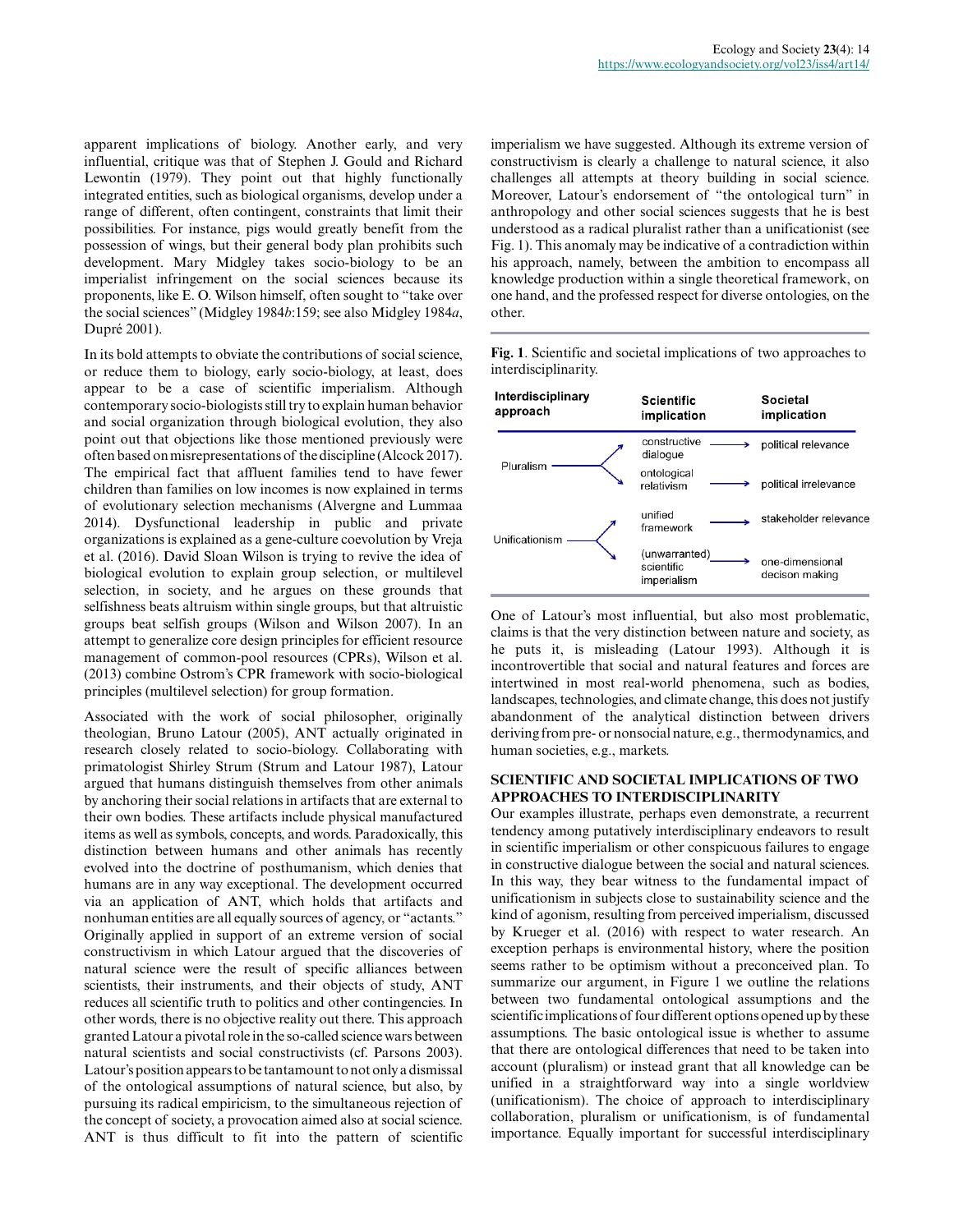collaboration are facts about, and properties of, the disciplines and domains involved. For instance, depending on whether the ontologies of the disciplines involved in interdisciplinary collaboration are in fact compatible or incompatible, pluralism and unificationism lead to different outcomes.

The situation resembles the familiar distinction between the two bad outcomes of rejecting truths and accepting falsehoods and the corresponding two good outcomes of accepting truths and rejecting falsehoods, a distinction fully worked out in terms of type I and type II errors in statistics (Neyman and Pearson 1928). For instance, although in basic science it is important not to posit a causal link when there is none, for a decision maker, and arguably also for many interdisciplinary scientists, it is often more important not to miss a causal link when there is one. Persson et al. (2018) modify this familiar distinction and research-strategic decision problem to catch two options in interdisciplinary decision making, Popperian optimism and Kuhnian pessimism, respectively.

A good outcome of pluralism is politically relevant, constructive dialogue in a situation where the ontologies of the collaborating disciplines are incompatible. A bad outcome of pluralism is politically irrelevant relativism in a situation where the ontologies of the collaborating disciplines are not incompatible. Both of these are potential consequences of pluralism, or more generally of the more cautious pessimistic Kuhnian attitude that we should not risk our disciplines by adapting their foundations in the face of interdisciplinary challenges.

One good outcome of unificationism is stakeholder relevance in a situation where the collaborating disciplines successfully integrate knowledge from two domains. Stakeholder relevance can be obtained in cases where the problem at hand is limited in scope and complexity. A bad outcome is inadequate understanding, which leads to one-dimensional decision making at the societal level, in a situation where the unificationist approach cannot integrate knowledge from more than one of the collaborating disciplines. Both of these are potential consequences of unificationism, or more generally of a more optimistic Popperian attitude that disciplines are administrative and historical entities that should not stand in the way of scientific progress.

One equivalent of failed Popperian optimism in Figure 1 would be to adopt the strategy of unificationists and proceed on the assumption that there are no ontological barriers to integration, when there in fact are, thus ending up in a position of unwarranted scientific imperialism. The same strategy, successfully applied, would be the kind of "legitimate" scientific imperialism that Mäki talks about, in the passage excerpted previously, where "there is unity in the world itself" (Mäki 2013:336). The successful result would be a unified framework. We acknowledge the existence of such cases in the literature, and they are often designed to model local, relatively isolated environments. An example is the application of Elinor Ostrom's general institutional framework for analyzing the sustainability of social-ecological systems (Ostrom 2009). Proceeding from prominent examples, such as the Maine lobster fisheries (Acheson and Gardner 2011) and wetland conservation in Kristianstad Vattenrike (Olsson et al. 2004, Hahn 2011), the framework has successfully been applied to a range of fisheries understood as commons around the world (Dietz et al.

2003). It is clear that stakeholder relevance can be a societal implication of unified frameworks. When the constraints of that framework are ignored, however, the framework reveals that it is geared to practical utility rather than genuinely interdisciplinary knowledge integration (Agrawal 2003). Examples of failures to respect such constraints include the absence of clearly defined boundaries of the resource system and the lack of appropriate institutions for organizing a congruence between appropriation rules and provision rules, collective decisions, effective monitoring of the resource and its use, sanctions for violation of the rules, conflict-resolution mechanisms, and recognition by higher level authorities.

We are afraid, however, that the eight illustrations might turn out to exemplify typical cases of unwarranted scientific imperialism. The recurrent societal implication is the risk of one-dimensional decision making. This risk can be a problem regardless of whether the "imperialist" project emanates from natural or social science. One-dimensional decision making is as likely a consequence, for example, of resilience theory and socio-biology as it is of environmental economics and environmental history. Admittedly, only time will tell whether scientific imperialism succeeds or not. This happens when reality reasserts itself somewhere down the line. We cannot conclude that the eight illustrations are imperialistic failures until then, scientifically speaking. However, they can be identified as societal failures before that. Onedimensional decision making now guided by an approach that will prove successful when further developed is not rational if the alternative involves relying on more pluralistic evidence.

A successful unificationist attempt may generate knowledge with considerable stakeholder relevance, but, given the undeniable differences between many natural and social phenomena, and between phenomena within these spheres, it cannot be expected that more than a few of our most well-thought-out unificationist attempts will lead to genuine interdisciplinary integration of entire disciplines and their domains of application. Models of CPR management rarely reveal general insights into the interaction of capitalist extractivism and ecology. It is therefore possible to be a Popperian optimist, without taking the wisdom of disciplines for granted, and be a pluralist at the same time. Perhaps this is what the example of environmental history illustrates. The Popperian optimist has no reason to take current theory very seriously and thus no reason to be an imperialist.

However, in those cases in which unificationism would work globally, pluralism involves a missed opportunity. Constructive dialogue is a good thing, but not as good as a unified framework. Moreover, there is an obvious risk that pluralists will sometimes find themselves in a position where all ontological claims are regarded as equally justified when, as a matter of fact, some of the claims are right and others wrong. In other words, pluralists might mistakenly side with ontological relativists. The societal implication is political irrelevance. An obvious example is the socalled ontological turn in anthropology, whose claim that different groups literally live in different worlds is difficult to reconcile with political positioning.

The desired outcome of pluralism is to establish constructive dialogue in cases where ontological unificationism would fail. The true strength of the pluralist strategy in comparison with unificationism is that we already know two things about the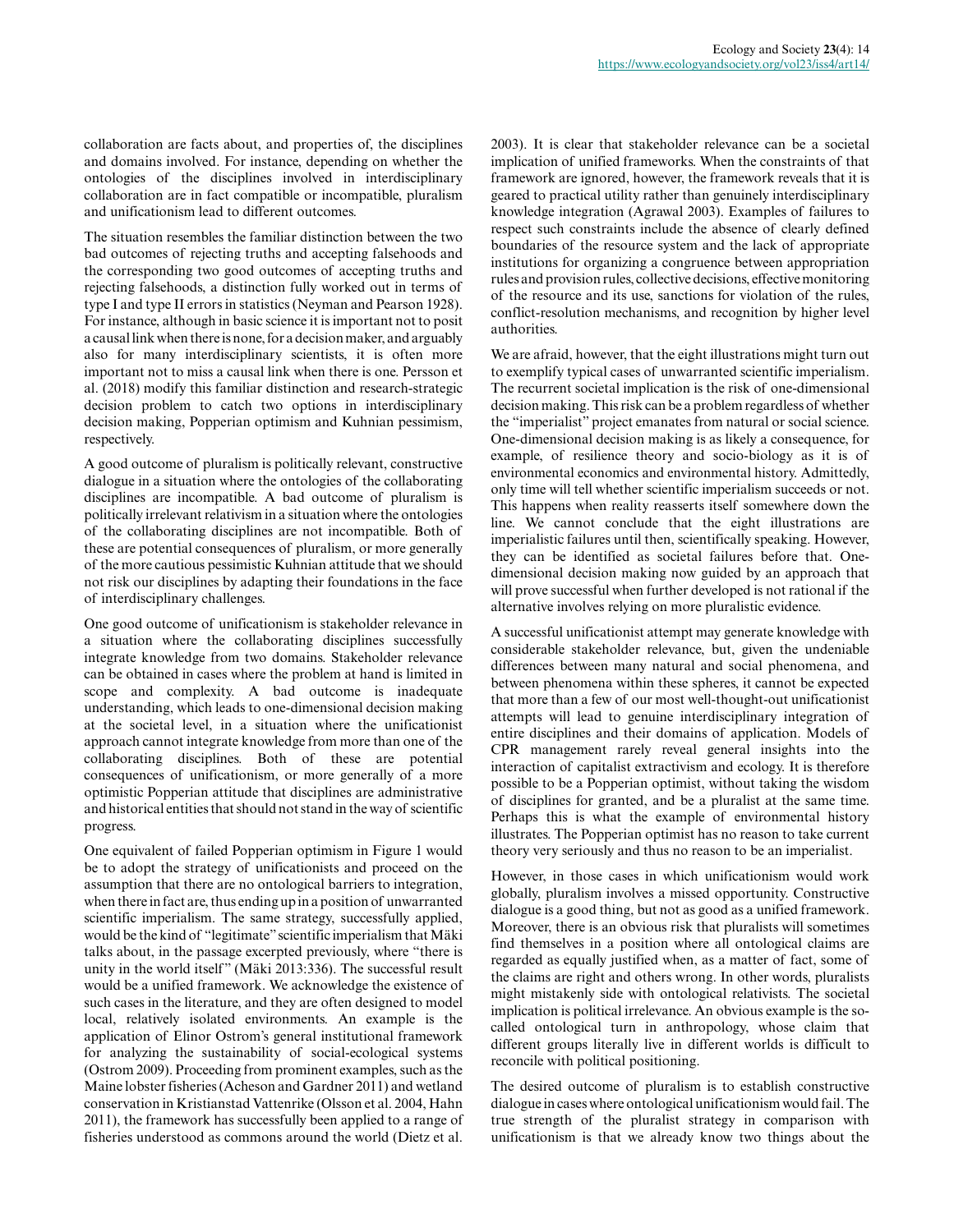chances in Figure 1. We know that the chances of ending up in constructive dialogue and the chances of being forced to adopt ontological relativism are not the same. Even more importantly, we know that the probability that the pluralist will end up in constructive dialogue is greater than the probability that the unificationist will end up with a unified framework.

What, then, is advantageous about constructive dialogue, and what does it mean? Thorén and Persson (2013) argue that a powerful way of collaborating in an interdisciplinary way is through problem feeding. Problem feeding is a form of interdisciplinary exchange in which the central object of exchange is a problem, or set of problems, rather than, say, a concept, model, or theory. The basic idea is that problems occasionally arise within disciplines in which they cannot be easily solved. For example, our recognition of the seriousness of climate change, which was for a long time the exclusive domain of the natural sciences, has produced a wealth of problems that clearly fall within the purview of the social sciences. How can, and how should, we adapt to climate change? What is the best balance between mitigation and adaptation? What are the limits of adaptation (e.g., Sherwood and Huber 2010)? What are the social drivers of climate change? And so on.

Problem feeding may also serve to protect the ontology assumed by a discipline by essentially exporting an otherwise burdensome anomaly. This involves constraining the domain of the "exporting" discipline, to a degree anyway, but it also goes to show that interdisciplinary interaction sometimes serves to reduce intradisciplinary inconsistencies, perhaps at the expense of leaving interdisciplinary ones (Thorén and Persson 2013, Thorén 2015).

# **CONCLUSIONS: TOWARD AN ALTERNATIVE DIALOGUE**

Gregory Bateson (1972) once suggested that a truly holistic understanding of human-environmental relations requires the (rare) capacity to grasp, simultaneously, the significance of the concepts of sacrament and entropy. It is indeed absolutely crucial to acknowledge the worlds of constructed human meanings, as well as the material universe with which they are intertwined, and, we would add, distinguish analytically between them. The interpenetration of social and natural aspects of reality is particularly obvious in issues pertaining to sustainability. Sustainability research thus demands familiarity with, and respect for, both kinds of factor and acknowledgement of how profoundly they can influence each other.

It will be obvious that we endorse the acknowledgement of ontological pluralism. We hope it will be equally apparent that we simultaneously reject the irrelevance of wholesale ontological relativism, instead advocating complex ways of articulating divergent ontological assumptions. This is not equivalent to pursuing unification, whether through scientific imperialism or by catering to the requirements of narrow practical utility. It means prioritizing interdisciplinary integration by recognizing, at one and the same time, the role of societal and cultural factors and presymbolic/nonhuman, biophysical conditions in accounting for sustainability issues. As we have indicated, none of the currently prominent eight interdisciplinary fields briefly reviewed in itself manages to provide, in a satisfactory way, such an integrated understanding of sustainability.

We can conclude by indicating examples of the kind of mutual respect between the social and natural sciences that will be crucial to constructive dialogue on sustainability, that is, the alternative dialogue we would like to propose in the absence of truly promising unificationist theories. Resilience theory will need to acknowledge the roles of power, money, and culture in generating unsustainable structures and human behavior, while PE will need to reckon with biophysical aspects of human-environmental relations. Environmental economics cannot possibly deal with sustainability issues without a basic grasp of thermodynamics and ecology, but ecological economics needs to respect the significance of market institutions and cultural definitions of utility and monetary exchange value. Environmental history would benefit from greater attention to the material, as opposed to ideational, aspects of the history of human-environmental relations, while historical ecology needs to give more consideration to culture and mentality. Socio-biology must refrain from reducing human society and culture to biology, but, equally, ANT must concede that objective, natural aspects of reality exist that cannot be reduced to politics and social construction. Only by building dialogues between such diametrically opposed fields can we hope to promote a general understanding of the predicaments of the so-called Anthropocene. Anthropogenic climate change is an empirical reality illuminated by earth system science, regardless of human constructions of reality, yet we must keep in mind that it is propelled by forces, such as money, power, and culture, that are the domain of the social sciences. It is a quintessential problem of the sort requiring truly interdisciplinary dialogue. There is room for unificationism but not for much imperialism within such an alternative dialogue. Unificationism can be about many things besides ontology: explanations, virtues, goals, methods, models, and kinds of representations. Problems that arise in one discipline might need to borrow any of these from the other or to export the problem to the other side in a bilateral problem-solving attempt.

Politically relevant constructive dialogue between social and natural sciences might begin by observing that the powerful modern discourses of economics and engineering, both invented at the heart of the British colonial empire in the early 19th century, manage to represent asymmetric global exchange and accumulation as unquestionable, "natural" processes. As Latour would no doubt agree, both fields refer to socio-natural phenomena, but they retain their political immunity by presenting themselves as concerned with either society or nature. Modernity, and the Anthropocene, is thus founded on the illusion that economic progress can be discussed in isolation from natural science, and, conversely, that technological progress is a matter of revealing "purified" truths of nature, sequestered from the asymmetric structures of world society. The challenge of the Anthropocene is therefore to fundamentally rethink the categories of economy and technology by fully acknowledging both the social and natural aspects of these socio-natural phenomena.

[1] This helps to bring out an important aspect of plurality and pluralism. Deep and extensive plurality and differentiation in science is usually taken for granted; the philosophically contentious issue revolves around normative questions, questions about whether plurality with respect to this or that is acceptable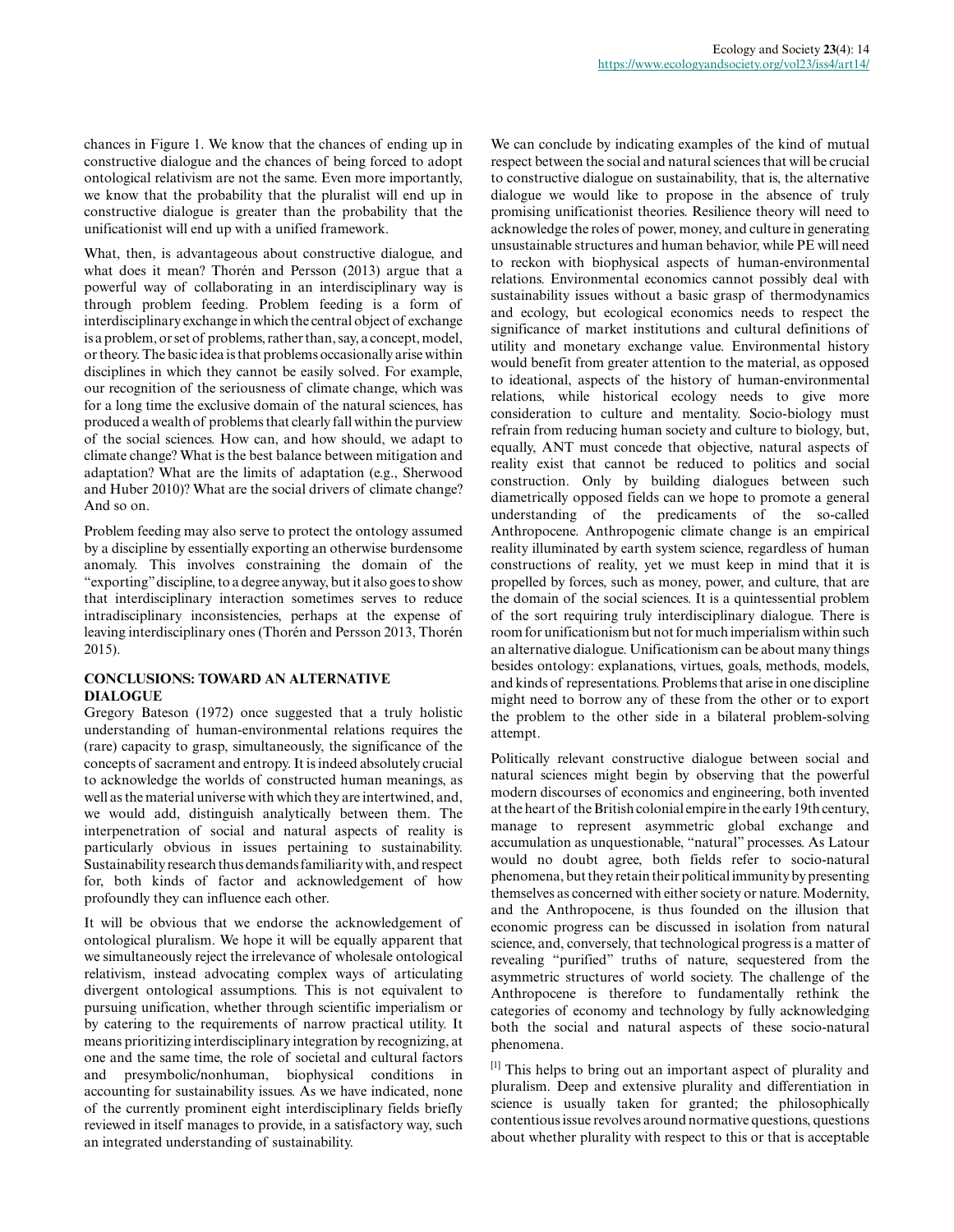or even desirable (Mäki 1997). Many pluralists believe that local unification is quite acceptable and argue that it is an empirical matter whether plurality or unification ultimately persists (Kellert et al. 2006).

## *AUTHOR CONTRIBUTIONS*

Alf Hornborg, Johannes Persson, and Lennart Olsson conceived the idea and designed the study; Alf Hornborg, Johannes Persson, Lennart Olsson, and Henrik Thorén coauthored the first version of the manuscript; Johannes Persson revised the first version of the manuscript; and Henrik Thorén contributed to the revised version.

*Responses to this article can be read online at:* [http://www.ecologyandsociety.org/issues/responses.](http://www.ecologyandsociety.org/issues/responses.php/10498) [php/10498](http://www.ecologyandsociety.org/issues/responses.php/10498)

# **Acknowledgments:**

*We are grateful to colleagues in the LUCID consortium, and Eric Clark in particular, who contributed with comments on earlier drafts of this article. Funding: The research has been funded by the following research projects: Swedish Research Council Formas Linnaeus grant LUCID, Lund University Centre of Excellence for integration of Social and Natural Dimensions of Sustainability (259-2008-1718; to A.H., J.P., L.O., and H.T.), and the Swedish Foundation for Humanities and Social Sciences program VBE, Science and Proven Experience (M14-0138:1; to J.P.). Competing interests: The authors declare that they have no competing interests.*

# **LITERATURE CITED**

Acheson, J., and R. Gardner. 2011. The evolution of the Maine lobster V-notch practice: cooperation in a prisoner's dilemma game. *Ecology and Society* 16(1):41. [http://dx.doi.org/10.5751/](http://dx.doi.org/10.5751%2FES-04004-160141) [ES-04004-160141](http://dx.doi.org/10.5751%2FES-04004-160141)

Agrawal, A. 2003. Sustainable governance of common-pool resources: context, methods, and politics. *Annual Review of Anthropology* 32:243-262. [http://dx.doi.org/10.1146/annurev.](http://dx.doi.org/10.1146%2Fannurev.anthro.32.061002.093112) [anthro.32.061002.093112](http://dx.doi.org/10.1146%2Fannurev.anthro.32.061002.093112)

Alcock, J. 2017. The behavioral sciences and sociobiology: a Darwinian approach. Pages 37-59 *in* R. Delisle, editors. *The Darwinian tradition in context*. Springer, Cham, Switzerland. [http://dx.doi.org/10.1007/978-3-319-69123-7\\_3](http://dx.doi.org/10.1007%2F978-3-319-69123-7_3) 

Alvergne, A., and V. Lummaa. 2014. Ecological variation in wealth–fertility relationships in Mongolia: the 'central theoretical problem of sociobiology' not a problem after all? *Proceedings of the Royal Society B: Biological Sciences*. 281(1796):20141733.

Ayres, R. 2016. *Energy, complexity and wealth maximization*. Springer, New York, New York, USA. [http://dx.doi.](http://dx.doi.org/10.1007%2F978-3-319-30545-5) [org/10.1007/978-3-319-30545-5](http://dx.doi.org/10.1007%2F978-3-319-30545-5) 

Balée, W., and C. L. Erickson, editors. 2006. *Time and complexity in historical ecology: studies in the neotropical lowlands*. Columbia University Press, New York, New York, USA. [http://dx.doi.](http://dx.doi.org/10.7312%2Fbale13562) [org/10.7312/bale13562](http://dx.doi.org/10.7312%2Fbale13562) 

Bammer, G. 2013. *Disciplining interdisciplinarity: integration and implementation sciences for researching complex real-world problems*. Australian National University Press, Canberra, Australian Capital Territory, Australia. [http://dx.doi.org/10.26530/](http://dx.doi.org/10.26530%2FOAPEN_459901) [OAPEN\\_459901](http://dx.doi.org/10.26530%2FOAPEN_459901) 

Bateson, G. 1972. *Steps to an ecology of mind*. Paladin, Frogmore, UK.

Berkes, F., and C. Folke, editors. 1998. *Linking social and ecological systems: management practices and social mechanisms for building resilience*. Cambridge University Press, Cambridge, UK.

Bhaskar, R. A. 1997/1975. *A realist theory of science*. Second edition [original work published in 1975]. Verso, London, UK.

Blaikie, P. 2008. Epilogue: towards a future for political ecology that works. *Geoforum* 39(2):765-772. [http://dx.doi.org/10.1016/j.](http://dx.doi.org/10.1016%2Fj.geoforum.2007.07.004) [geoforum.2007.07.004](http://dx.doi.org/10.1016%2Fj.geoforum.2007.07.004) 

Bryant, R. L., and S. Bailey. 1997. *Third world political ecology*. Routledge, London, UK.

Cat, J. 2017. The unity of science. *In* E. N. Zalta, editor. *The Stanford Encyclopedia of Philosophy.* Fall 2017 edition. [online] URL: [https://plato.stanford.edu/archives/fall2017/entries/scientific](https://plato.stanford.edu/archives/fall2017/entries/scientific-unity/>.)[unity/>.](https://plato.stanford.edu/archives/fall2017/entries/scientific-unity/>.) 

Costanza, R. 1980. Embodied energy and economic valuation. *Science* 210(4475):1219-1224. [http://dx.doi.org/10.1126/](http://dx.doi.org/10.1126%2Fscience.210.4475.1219) [science.210.4475.1219](http://dx.doi.org/10.1126%2Fscience.210.4475.1219) 

Costanza, R., R. d'Arge, R. de Groot, S. Farber, M. Grasso, B. Hannon, K. Limburg, S. Naeem, R. V. O'Neill, J. Paruelo, R. G. Raskin, P. Sutton, and M. van den Belt. 1997. The value of the world's ecosystem services and natural capital. *Nature* 387:253-260. [http://dx.doi.org/10.1038/387253a0](http://dx.doi.org/10.1038%2F387253a0) 

Crumley, C. L., editor. 1994. *Historical ecology: cultural knowledge and changing landscapes*. School of American Research, Santa Fe, New Mexico, USA.

Dietz, T., E. Ostrom, and P. C. Stern. 2003. The struggle to govern the commons. *Science* 302:1907-1912. [http://dx.doi.org/10.1126/](http://dx.doi.org/10.1126%2Fscience.1091015) [science.1091015](http://dx.doi.org/10.1126%2Fscience.1091015)

Dray, W. 1957. *Laws and explanation in history*. Oxford University Press, Oxford, UK.

Dupré, J. 2001. *Human nature on the limits of science*. Oxford University Press, Oxford, UK. [http://dx.doi.org/10.1093/019924](http://dx.doi.org/10.1093%2F0199248060.001.0001) [8060.001.0001](http://dx.doi.org/10.1093%2F0199248060.001.0001)

Fischhoff, B. 2016. Conditions for sustainability science. *Environment: Science and Policy for Sustainable Development* 58 (1):20-24. [http://dx.doi.org/10.1080/00139157.2016.1112168](http://dx.doi.org/10.1080%2F00139157.2016.1112168)

Georgescu-Roegen, N. 1971. *The entropy law and the economic process*. Harvard University Press, Cambridge, Massachusetts, USA. [http://dx.doi.org/10.4159/harvard.9780674281653](http://dx.doi.org/10.4159%2Fharvard.9780674281653)

Gould, S. J., and Lewontin, R. C. 1979. The spandrels of San Marco and the Panglossian paradigm: a critique of the adaptationist programme. *Proceedings of the Royal Society B: Biological Sciences* 205(1161):581-598. [https://doi.org/10.1098/](https://doi.org/10.1098/rspb.1979.0086) [rspb.1979.0086](https://doi.org/10.1098/rspb.1979.0086)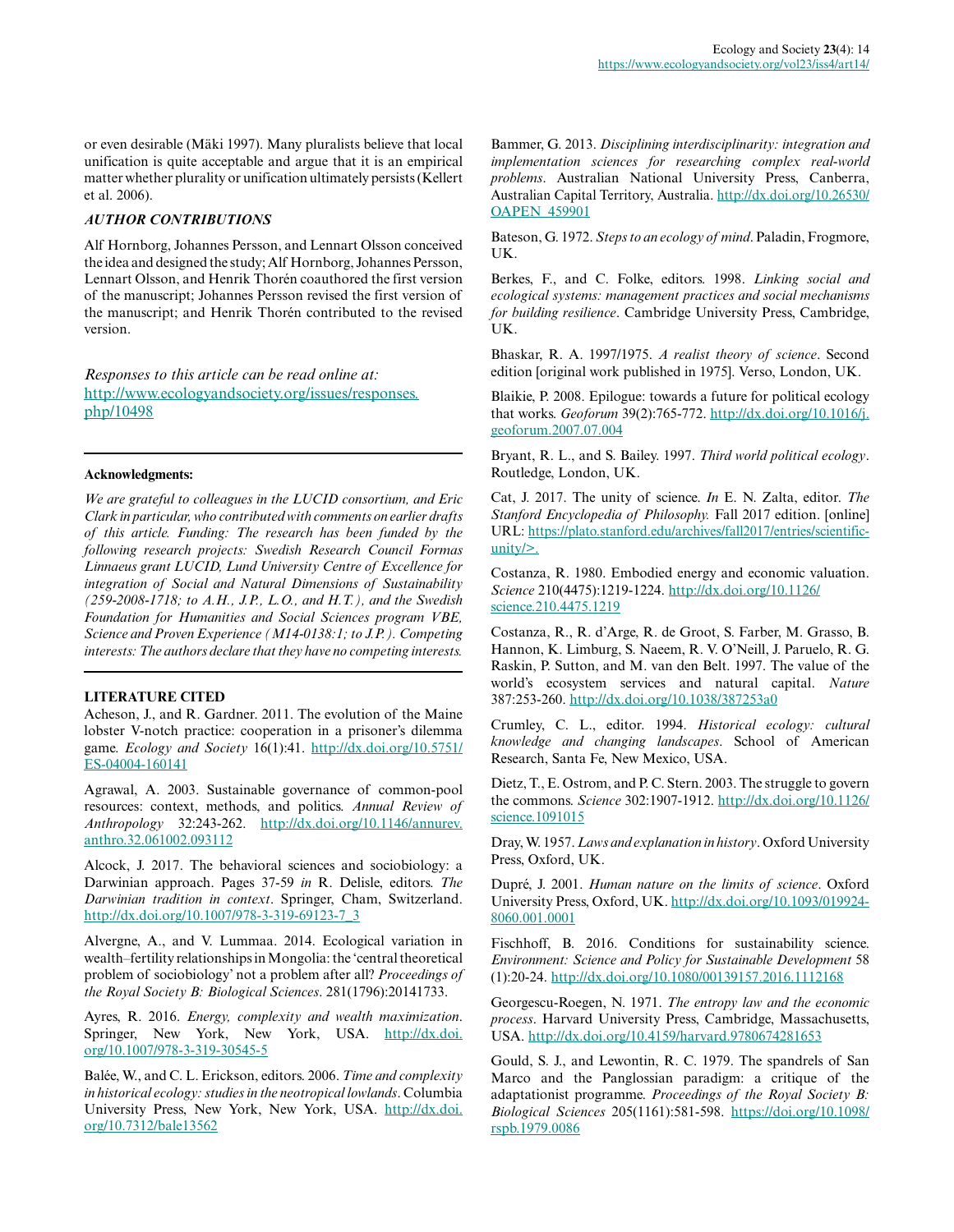Gunderson, L. H., and C. S. Holling, editors. 2002. *Panarchy: understanding transformation in human and natural systems*. Island, Washington, D.C., USA.

Hacking, I. 1983. *Representing and intervening: introductory topics in the philosophy of natural science*. Cambridge University Press, Cambridge, UK. [http://dx.doi.org/10.1017/CBO9780511814563](http://dx.doi.org/10.1017%2FCBO9780511814563)

Hahn, T. 2011. Self-organized governance networks for ecosystem management: who is accountable? *Ecology and Society* 16(2):18. [http://dx.doi.org/10.5751/ES-04043-160218](http://dx.doi.org/10.5751%2FES-04043-160218) 

Hall, C. A. S., and K. A. Klitgaard. 2011. *Energy and the wealth of nations: understanding the biophysical economy*. Springer, New York, New York, USA.

Hansson, B. 1999. Interdisciplinarity: for what purpose? *Policy Sciences* 32(4):339-343.<https://doi.org/10.1023/A:1004718320735>

Hayek, F. A. v. 1942. Scientism and the study of society. Part I. *Economica* 9(35):267-291. [http://dx.doi.org/10.2307/2549540](http://dx.doi.org/10.2307%2F2549540) 

Hempel, C. G. 1965. *Aspects of scientific explanation and other essays in the philosophy of science*. Free, New York, New York, USA.

Hornborg, A. 2009. Zero-sum world: challenges in conceptualizing environmental load displacement and ecologically unequal exchange in the world-system. *International Journal of Comparative Sociology* 50(3-4):237-262. [http://dx.doi.](http://dx.doi.org/10.1177%2F0020715209105141) [org/10.1177/0020715209105141](http://dx.doi.org/10.1177%2F0020715209105141)

Hornborg, A. 2010. Toward a truly global environmental history: a review article. *Review: A Journal of the Fernand Braudel Center* 33(4):295-323.

Hornborg, A. 2013. *Global ecology and unequal exchange: fetishism in a zero-sum world.* Revised paperback version. Routledge, London, UK. [http://dx.doi.org/10.4324/9780203806890](http://dx.doi.org/10.4324%2F9780203806890) 

Hornborg, A. 2017. Artifacts have consequences, not agency: toward a critical theory of global environmental history. *European Journal of Social Theory* 20(1):95-110. [http://dx.doi.](http://dx.doi.org/10.1177%2F1368431016640536) [org/10.1177/1368431016640536](http://dx.doi.org/10.1177%2F1368431016640536)

Hornborg, A., J. R. McNeill, and J. Martinez-Alier, editors. 2007. *Rethinking environmental history: world-system history and global environmental change*. AltaMira, Lanham, Maryland, USA.

Hughes, J. D. 2001. *An environmental history of the world: humankind's changing role in the community of life*. Routledge, London, UK.

Jerneck, A., L. Olsson, B. Ness, S. Anderberg, M. Baier, E. Clark, T. Hickler, A. Hornborg, A. Kronsell, E. Lövbrand, and J. Persson. 2011. Structuring sustainability science. *Sustainability Science* 6(1):69-82. [http://dx.doi.org/10.1007/s11625-010-0117-x](http://dx.doi.org/10.1007%2Fs11625-010-0117-x)

Kellert, S., H. Longino, and K. Waters. 2006. Introduction: the pluralist stance. Pages vii-xxix *in* S. Kellert, H. Longino, and K. Waters, editors. *Scientific pluralism*. Volume 19 of Minnesota Studies in the Philosophy of Science. University of Minnesota Press, Minnesota, Minneapolis, USA.

Klein, J. T. 1990. *Interdisciplinarity: history, theory, and practice*. Wayne State University Press, Detroit, Michigan, USA.

Krueger, T., C. Maynard, G. Carr, A. Bruns, E. N. Mueller, and S. Lane. 2016. A transdisciplinary account of water research. *WIREs Water* 3:369-389. [http://dx.doi.org/10.1002/wat2.1132](http://dx.doi.org/10.1002%2Fwat2.1132) 

Kuorikoski, J., and A. Lehtinen. 2010. Economics imperialism and solution concepts in political science. *Philosophy of the Social Sciences* 40(3):347-374. [http://dx.doi.org/10.1177/0048393109341452](http://dx.doi.org/10.1177%2F0048393109341452) 

Latour, B. 1993. *We have never been modern*. Harvard University Press, Cambridge, Massachusetts, USA.

Latour, B. 2005. *Reassembling the social: an introduction to actornetwork-theory*. Oxford University Press, Oxford, UK.

Ludwig, D., D. D. Jones, and C. S. Holling. 1978. Qualitative analysis of insect outbreak systems: the spruce budworm and forest. *Journal of Animal Ecology* 47(1):315-332. [http://dx.doi.](http://dx.doi.org/10.2307%2F3939) [org/10.2307/3939](http://dx.doi.org/10.2307%2F3939)

Mäki, U. 1997. The one world and the many theories. Pages 37-47 *in* A. Salanti and E. Screpanti, editors. *Pluralism in economics: new perspectives in history and methodology*. Edward Elgar, Aldershot, UK.

Mäki, U. 2009. Economics imperialism: concept and constraints. *Philosophy of the Social Sciences* 39(3):351-380. [http://dx.doi.](http://dx.doi.org/10.1177%2F0048393108319023) [org/10.1177/0048393108319023](http://dx.doi.org/10.1177%2F0048393108319023)

Mäki, U. 2013. Scientific imperialism: difficulties in definition, identification, and assessment. *International Studies in the Philosophy of Science* 27:325-339. [http://dx.doi.org/10.1080/026](http://dx.doi.org/10.1080%2F02698595.2013.825496) [98595.2013.825496](http://dx.doi.org/10.1080%2F02698595.2013.825496)

Martinez-Alier, J. 1987. *Ecological economics: energy, environment and society*. Blackwell, Oxford, UK.

McNeill, J. R. 2000. *Something new under the sun: an environmental history of the twentieth-century world*. W. W. Norton, New York, New York, USA.

McNeill, J. R., and P. Engelke. 2016. *The great acceleration: an environmental history of the Anthropocene since 1945*. Belknap, Cambridge, Massachusetts, USA. [http://dx.doi.org/10.4159/978](http://dx.doi.org/10.4159%2F9780674970731) [0674970731](http://dx.doi.org/10.4159%2F9780674970731)

Midgley, M. 1984*a*. Reductivism, fatalism and sociobiology. Journal of Applied Philosophy 1(1):107-114. [http://dx.doi.](http://dx.doi.org/10.1111%2Fj.1468-5930.1984.tb00190.x) [org/10.1111/j.1468-5930.1984.tb00190.x](http://dx.doi.org/10.1111%2Fj.1468-5930.1984.tb00190.x)

Midgley, M. 1984*b*. Sociobiology. *Journal of Medical Ethics* 10:158-160. [http://dx.doi.org/10.1136/jme.10.3.158](http://dx.doi.org/10.1136%2Fjme.10.3.158)

Mill, J. S. 2002/1843. *A system of logic*. Reprint of 1891 edition [original work published in 1843]. University Press of the Pacific, Honolulu, Hawaii, USA.

Neyman, J., and E. S. Pearson. 1928. On the use and interpretation of certain test criteria for purposes of statistical inference. Part I. *Biometrika* 20A(1/2):175-240. [http://dx.doi.org/10.2307/2331945](http://dx.doi.org/10.2307%2F2331945) 

Odum, H. T. 1971. *Environment, power, and society*. Wiley-Interscience, New York, New York, USA.

Odum, H. T. 1988. Self-organization, transformity, and information. *Science* 242:1132-1139. [http://dx.doi.org/10.1126/](http://dx.doi.org/10.1126%2Fscience.242.4882.1132) [science.242.4882.1132](http://dx.doi.org/10.1126%2Fscience.242.4882.1132)